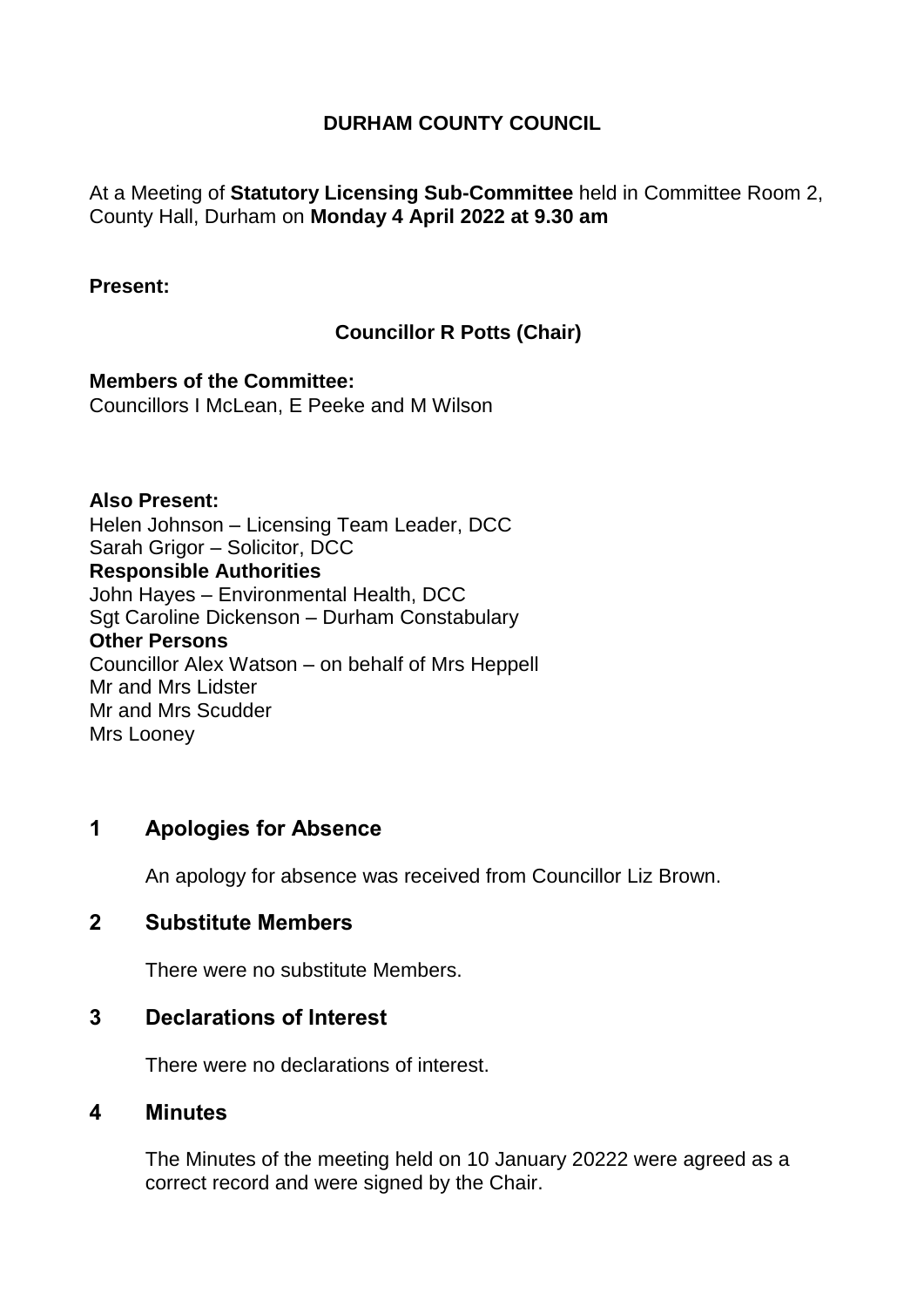# **5 Application to Vary a Premises Licence - Consett and District Cricket Club, Hope Street, Blackhill, Consett**

The Sub- Committee considered the report of the Corporate Director of Neighbourhoods and Climate Change regarding an application to vary a Premises Licence in respect of Consett and District Cricket Club, Hope Street, Blackhill (for copy see file of Minutes).

A copy of the application and supporting information had been circulated to all parties. The Licensing Team Leader presented the report and referred to the additional information provided by Environmental Health and the Applicant, together with additional information received from the Police that morning which had been circulated to all parties.

The Responsible Authorities were invited to address the Sub-Committee.

Sgt Caroline Dickenson spoke on behalf of Durham Constabulary and read through their representations which were included in the report and the additional information.

John Hayes, Principal Public Protection Officer addressed the Sub-Committee on behalf of Environmental Health, and read through their representations which were included in the report and the additional information. Mr Hayes noted the additional information received from the Applicant but stated that this did not alter the views of Environmental Health.

The other persons were invited to speak at this point.

Local Member Alex Watson spoke on behalf of Mrs Carolyn Heppell. The Councillor stated that Mrs Heppell was one of many objectors to the application. The potential for late night disturbance to residents in the locality who were vulnerable would increase and this concern had been borne out by previous events at the premises. When residents had raised issues previously with the Cricket Club directly, promises had been made but were not adhered to.

Residents were not opposed to the Club and welcomed what it did for the community, especially for children, but this should not be at the expense of the quality of life of residents, which would be threatened if the application was granted.

Mrs Susan Lidster addressed the Sub-Committee who was of the view that the existing licence was more than adequate. Many problems had been experienced within the current conditions. Residents had been good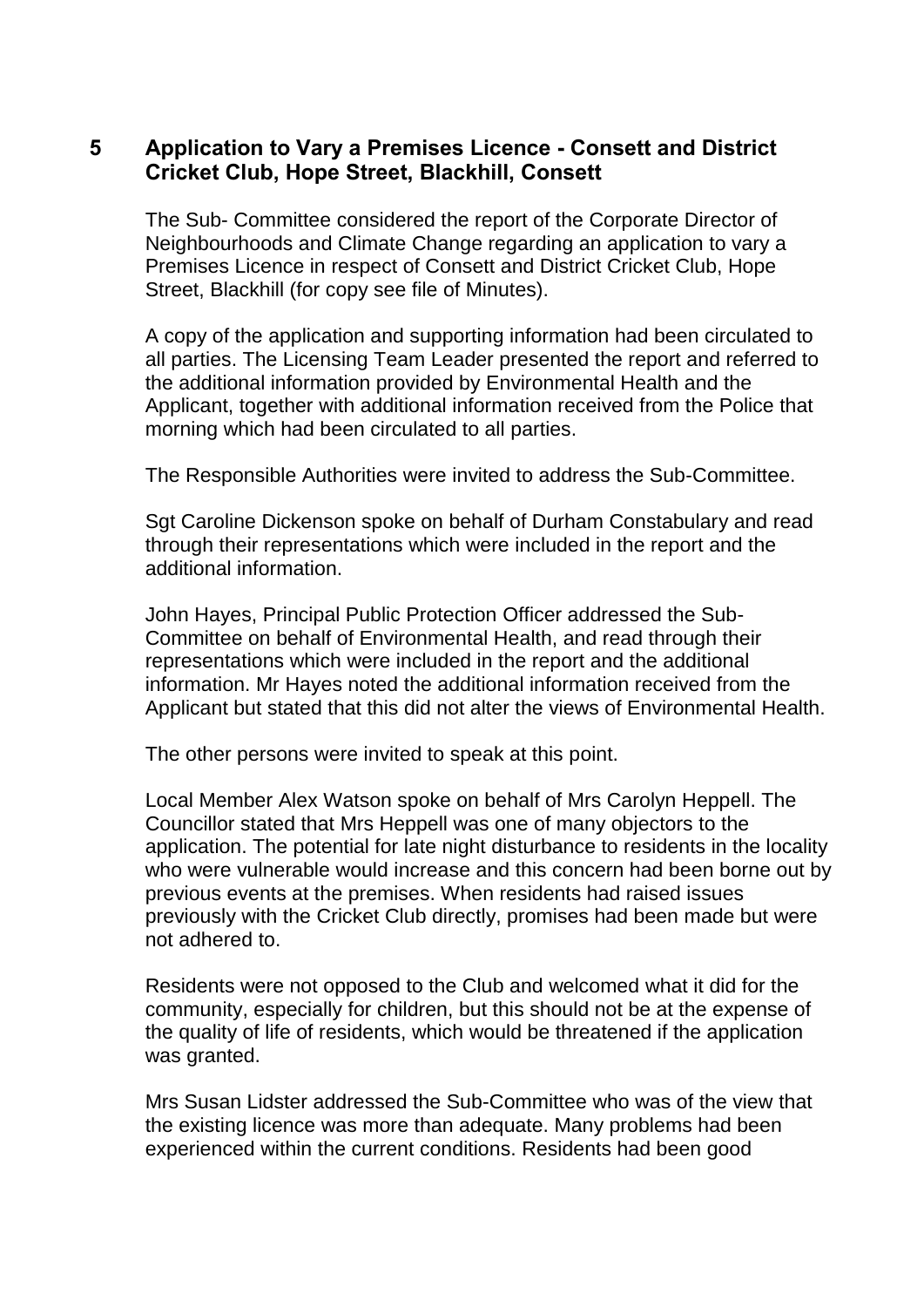neighbours towards the Club and had reported any issues directly to the Club not the Police.

There had been no problems prior to 2018. In 2019 residents had experienced intolerable levels of noise at a DJ marquee event until 11pm, despite asking officials at the event to reduce noise levels. Mrs Lidster's husband had contacted Mr Cox who he felt had shown no respect to the community and had been disgusted with his response.

Customers leaving the premises always seemed to cause problems.

Following a further marquee event in February 2020, the noise levels were such that she had contacted the Police and Environmental Health.

In May 2021 Mrs Lidster had contacted Mr Cox to wish the Club success at the event held over the weekend. However the music increased in volume across the weekend with groups of young people jumping between cars, urinating and vomiting. When Mr Cox was contacted about the event he had said ' we hope you enjoyed the free music'. He said that he would erect signage and introduce other measures but had only erected the signs to date.

Mrs Lidster asked if Mr Cox could have approached residents before he submitted the application to discuss. Residents in the locality were predominantly elderly and vulnerable.

Mr Cox had referred to a number of letters of support from local residents but this was not representative of local residents who lived directly adjacent to the Club. They had always tried to negotiate with the Club to address concerns.

If the application was granted residents believed that the Club would maximise the licensable activities allowed and become a pub rather than a club.

Mr Ted Lidster addressed the Sub-Committee.

He explained that in addition to his wife's comments he concurred with the letters in support; the Club was an excellent facility for the sport.

He noted that Mr Cox had stated that he would not encourage the sale of alcohol at junior events, so asked why he had requested it. At junior events parents went to watch their children play, not to drink alcohol.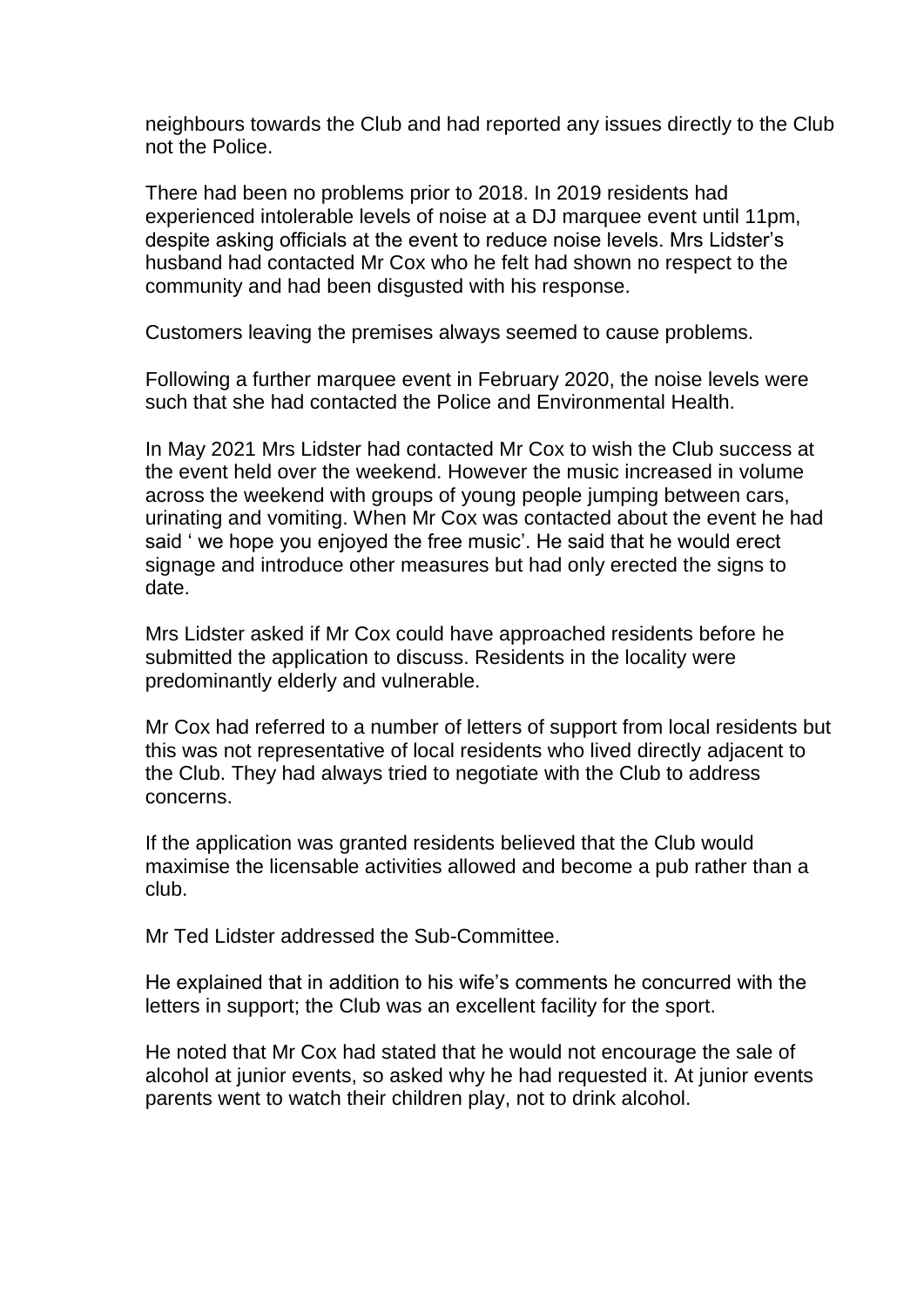He believed that the application was to allow the premises to hold beer festivals, weddings, music events etc, although Mr Cox had said that the downstairs area would not be run as a bar.

In conclusion Mr Lidster asked the Sub-Committee to take into account the representations of the Responsible Authorities and the residents. The issues of noise, anti-social behaviour, underage drinking and substance abuse continued to be a concern. He had no objection to the patio as it was a lovely place to sit and he noted that Mr Cox had said that he would stop selling alcohol downstairs at 10pm.

Mr Scudder addressed the Sub-Committee. He stated that he did not wish for any event associated with the Club to be stopped. Introducing a downstairs bar was welcomed as he and his wife had been unable to access the bar upstairs.

The letters of support were all from residents who lived nowhere near the premises, and were from parents whose children used the Club.

Mr Scudder's objection related to the outside events; the adjacent bungalows were very close to the premises. The cricketers parked respectfully but during events the car park itself was not used by the players and parking spilled out onto the nearby streets, and they had been blocked in on occasions. They had been promised residents only car-parking but this had not happened. They had witnessed cars speeding from Redworth Court onto Hope Street, and these problems were exacerbated when there was an event. Customers used their property as a short-cut and a public toilet.

Mr Cox had said that the Club would not use all the hours applied for so Mr Scudder asked why they were needed. In conclusion he supported the Cricket Club and if outdoor events were not held then the problems would be removed.

Mrs Scudder addressed the Sub-Committee and stated that as a person who was disabled and a wheelchair user, her safety was at risk. It was difficult for her to be seen by cars and visitors to the Club often parked on the dropped kerb outside her home. This was not kind or considerate and the problem had worsened in the last three years. If there was a fire she would not be able to get out of her property because of the parked cars. Mrs Scudder asked that cars be prevented from parking outside her home and that the noise from the outdoor events be stopped.

Mrs Looney addressed the Sub-Committee. She lived at the end of Hope Street, and emphasised that she had spent some lovely times watching cricket at the Club.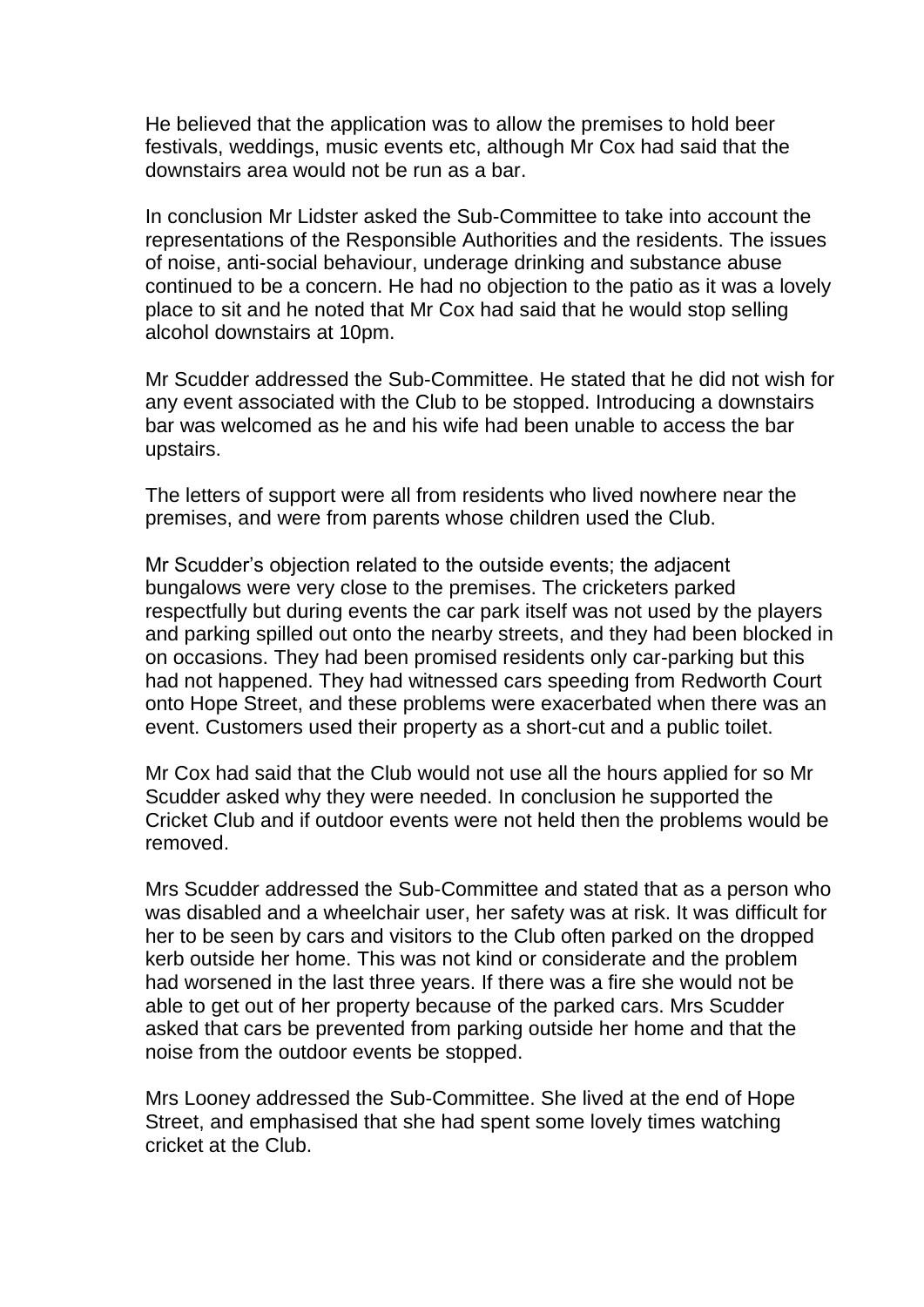Mrs Looney had complained about the DJ event, and was pleased to note that it wouldn't happen again. However she had experienced customers leaving the Club knocking on her window and sitting on her windowsill, and she was concerned that this would worsen if the application was granted. It was a shame that the Club was not a venue that everyone could enjoy visiting. There were a lot of issues raised by residents and she accepted that Mr Cox had tried to address some of their concerns.

Mr Cox addressed the Sub-Committee and stated that he appreciated the comments that had been made, and that the primary reason for the application was for the creation of a downstairs serving point to address accessibility. It was not intended to be a sit-in bar. The picnic tables were located away from Redwood Court.

He had made a great error with the DJ event and hadn't appreciated the noise levels that would occur. Prior to him becoming the DPS the management controls in the Club had not been strict enough, and in 2020 a huge change in the Club's management had been implemented to address the issues of the past. This included the operation of the bar.

The Club was entirely run by volunteers as a cricket club and as such there was no desire for the premises to move towards being like a town centre establishment.

The sale of alcohol in the downstairs area was to allow it to be opened as a serving point. Teas/coffees and sweets etc would be sold in the main and it would not be open most days. It would open the following day for a darts match and then not until Easter. It would only be open for matches, training and the odd event. There had only been three events in the last year and the Club had no desire to exceed that number. Mr Cox stated that he was willing to include that as a condition.

With regard to the concerns regarding the removal of the requirement for a door supervisor, he explained that this was an error and he would be happy for this to be included as a condition.

The Club had no intention of holding under 18 music events and all children must be accompanied by parents.

To address the concerns regarding events a risk assessment would be carried out which would be specific to each event. All events would be ticket only. He confirmed that signs had been displayed requesting customers to respect their neighbours. A CCTV system was being installed shortly and additional lighting had been fitted outside.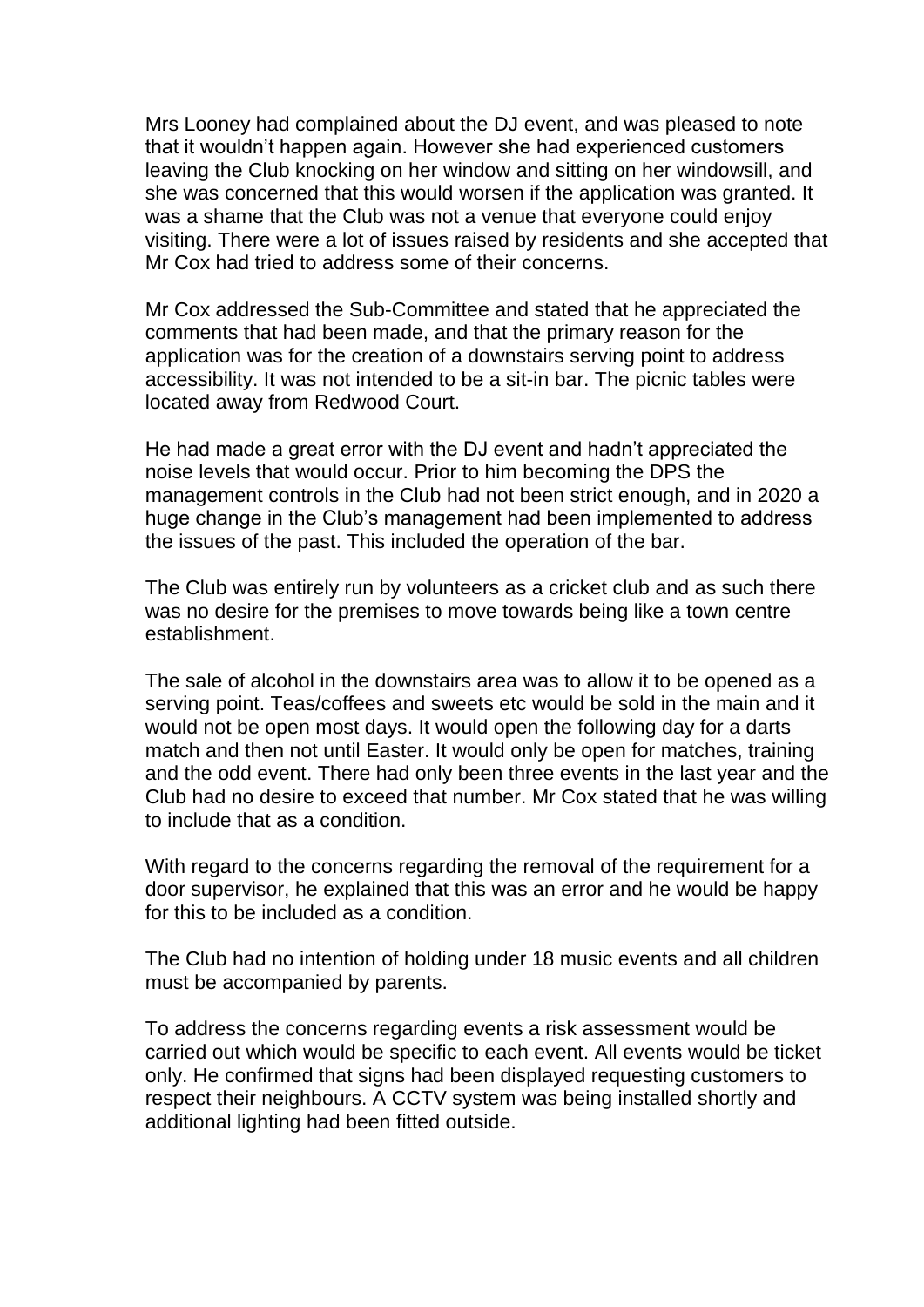He would be happy to include conditions regarding the serving point, and advised that up to 10pm was sufficient for alcohol sales in that area.

Addressing the variation application, Mr Cox stated that he was happy to compromise, and on reflection did not need the maximum parameters he had applied for. At this point the Licensing Team Leader suggested that the Sub-Committee consider an adjournment of the hearing to allow discussion between the Applicant, and Responsible Authorities around the licensable activities and hours applied for.

The Sub-Committee agreed that this would be useful and the Chair adjourned the hearing at 11.00am.

After re-convening at 11.25am the Licensing Team Leader presented the following amendments to the application following mediation between the Licence Holder and Responsible Authorities:

- The removal of live and recorded music both indoors and outdoors (live and recorded music was permitted between 8.00pm and 11.00pm for up to 500 people within the licensing regime).
- Removal of performance of dance
- Marquee:

to be used only between the months of May and September for no more than four events, and not on consecutive nights; recorded music between the hours of 6.00pm and 10.30pm; live music between the hours of 7.00pm and 10.00pm

• Sale of alcohol on the premises:

Ground Floor– Monday to Sunday 12.30pm until 10.00pm, and 10.30pm during marquee events

- First Floor Monday to Sunday 11.00am to 11.00pm
- Door Supervisor condition to be reinstated
- Conditions regarding the CCTV system
- Conditions regarding staff training
- No music events for Under 18s
- Children to be accompanied by a responsible adult

All parties were given an opportunity to ask questions of the proposals.

In response to questions Mr Cox confirmed that the application to vary the Premises Licence had been made primarily to accommodate the storage and sale of alcohol in the downstairs bar area. Four events per year had been agreed which would avoid the need to submit TEN applications.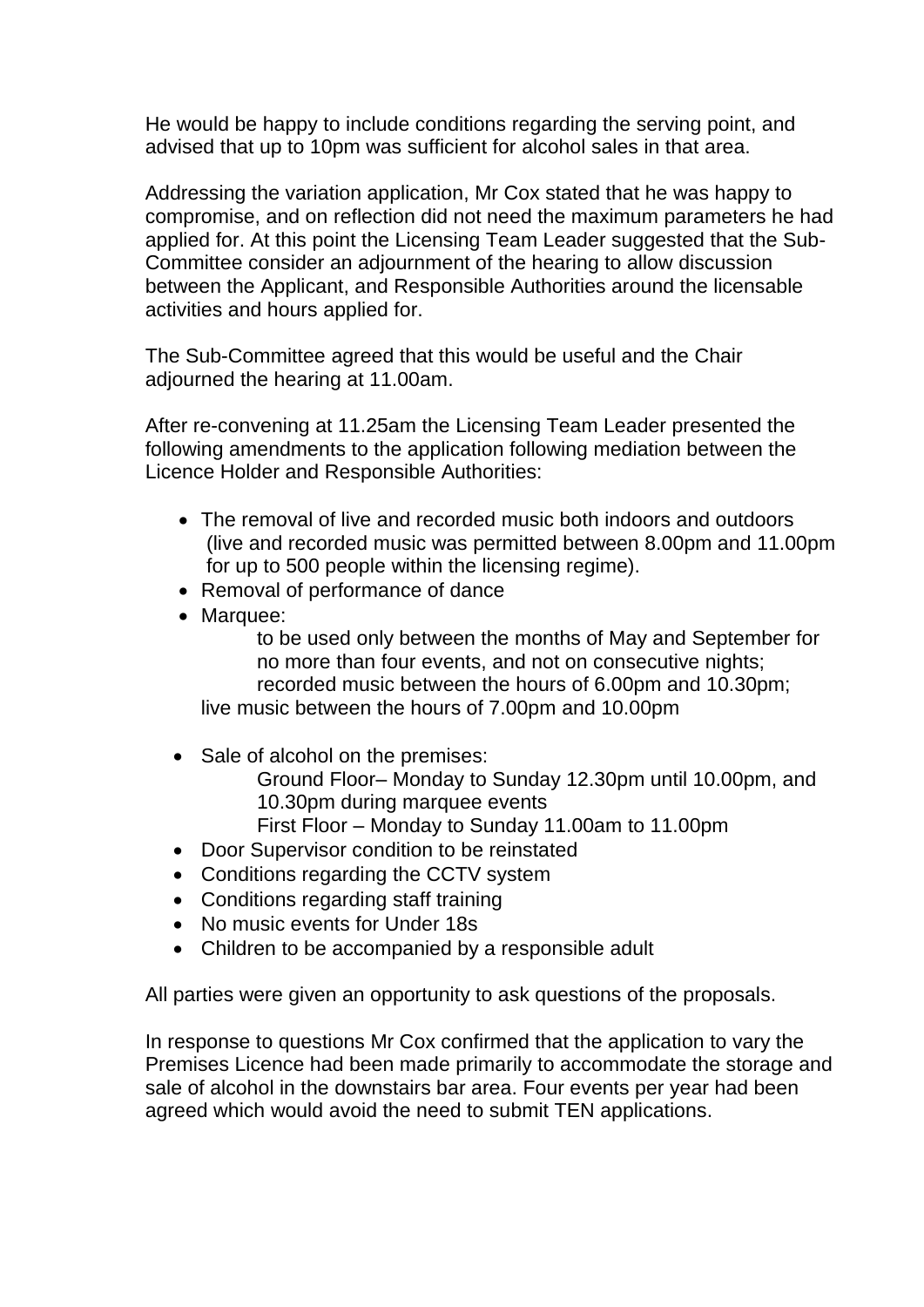Sgt Dickenson noted that the hours had been reduced on Fridays and Saturdays but that there were other complaints around drunkenness and noise.

John Hayes, Environmental Health stated that he had provided advice to Mr Cox that if noise levels exceeded 65 decibels outside residents' properties then the volume must be reduced.

Mr Lidster believed that the marquee was in breach of building regulations and was advised that this was a planning matter which was outside the remit of the licensing regime.

Mrs Scudder considered that the problems she experienced would continue as her property was located next to the marquee.

Councillor McLean suggested that a condition be included requiring the Club to meet regularly with residents to discuss any concerns.

All parties were given an opportunity make any final comments. At 11.45am Councillors R Potts, I McLean and M Wilson **Resolved** to retire in private to consider the application.

After re-convening at 12.05pm the Chair delivered the Sub-Committee's decision. In reaching their decision, the Sub-Committee had taken into account the report of the Licensing Team Leader, the additional information provided, and the written and verbal representations of the Applicant, the Police, Environmental Health and local residents. Members had also considered Durham County Council's Statement of Licensing Policy and Section 182 Guidance issued by the Secretary of State.

### **RESOLVED:**

That the Premises Licence be varied as follows, in accordance with the mediation between the Licence Holder and Responsible Authorities:

- the provision of live music, performances of dance and recorded music are removed from the licence.
- The sale of alcohol for on sales is limited to Monday to Sunday 12.30pm to 22.00pm in the ground floor bar.
- The sale of alcohol for first floor bar is to limited from Monday to Sunday between 11am to 11pm and indoor sporting events can take place Monday to Sunday between 11am to 11pm.
- Indoor sporting events are to take place between Monday to Sunday 11am to 11pm.